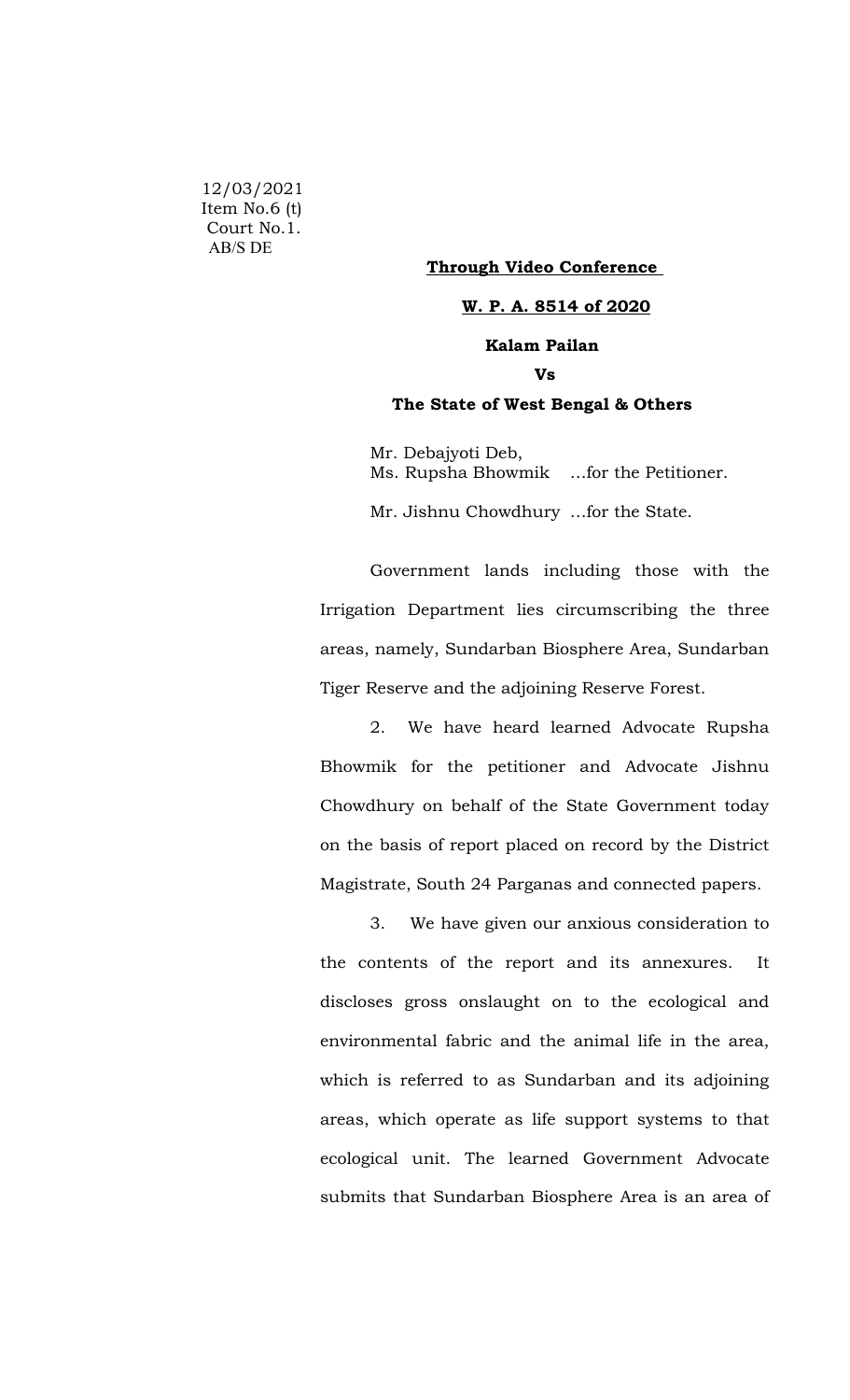4000 sq. km., Sundarban Tiger Reserve holds 2500 sq. km. and the adjoining Reserve Forest is of 600 sq. km.

4. The aforenoted ecologically and environmentally fragile area is not only being encroached upon but also being deprived of its ability to sustain itself as a unit of ecological and environmental balance mechanism. The biosphere imbalance will directly impact the plant and animal life, which means the life of the flora, fauna and different units of the animal kingdom, which would be either on the land or in the waters or may be capable of utilizing the waters and the lands for their existence in the manner in which they have the freedom to move in that area. The classification of the animal kingdom into vertebrates and invertebrates and their further classification to different other categories including the crustaceans, fishes, reptiles, mammals and what not, in terms of their existence, have to be protected by insulating that critically challenged area from being disturbed by any mode of human intervention. No manner of dealing with any part of the aforesaid lands can be permitted except at the peril of the eligibility of that part of land to sustain itself as a biosphere with requisite ecological and environmental support systems through the neighbouring areas. We are clear in our mind that the Sundarban area cannot be utilized or permitted to be accessed except for its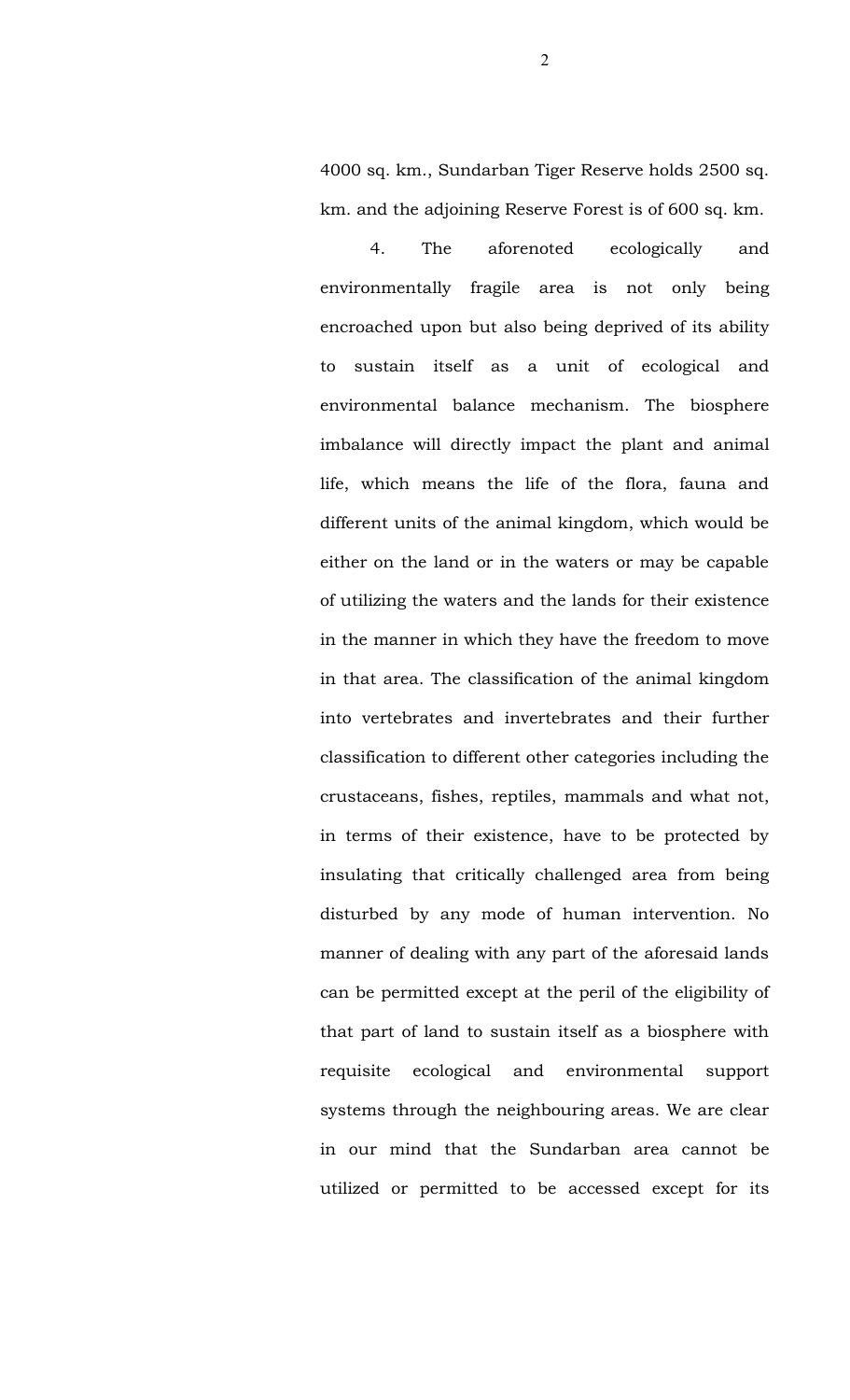preservation, management, protection and custody by and under the control of its custodians in law ; and, to extremely limited purpose to which human access could be permitted under controlled conditions that would be imposed by those in custody of that area.

5. To secure the best interest of that area, which is an ecologically fragile biosphere, in our assessment on the basis of the records before us, we hold that it is necessary to direct that there shall be no activity whatsoever by human intervention in any part of the three parcels, which are noted above as the Sundarban Biosphere Area, Tiger Reserve and the Reserve Forest. Strict measures by way of restrictions imposed through a judicial order by this Court in exercise of authority under Article 226 of the Constitution of India is absolutely essential as of now, to ensure the protection of that environmentally sensitive and ecologically fragile area and the animal and plant life and other aspects relating to that area.

6. For the aforesaid reasons, all activities in the aforesaid area, namely, Sundarban Biosphere Area, Sundarban Tiger Reserve and the adjoining Reserve Forest referred to above are hereby prohibited except to the extent such activity may be permitted by the Additional Principal Chief Conservator of Forests & Director, Sunderban Biosphere Reserve, being the 4<sup>th</sup> respondent, or such authority under his control, who

3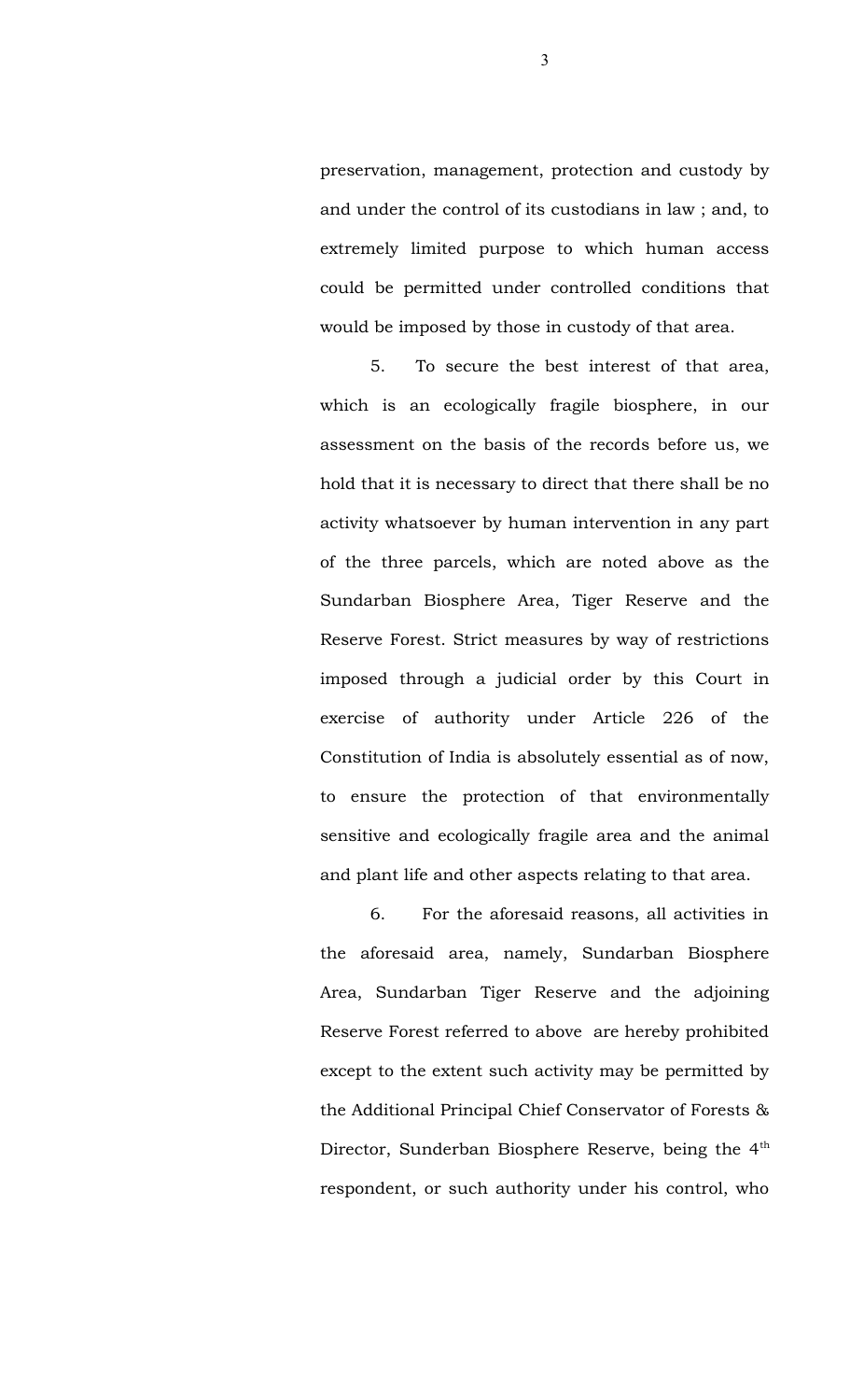may be nominated by the Chief Conservator of Forests. Subject to such permission, the interdiction imposed hereby shall be strictly enforced by the District Magistrate/District Magistrates concerned having jurisdiction over those areas and the Superintendent / Superintendents of Police having jurisdiction over those areas. The District Magistrates and the Superintendents of Police will energize the offices and officers under their control through appropriate instructions and requisite advisories to ensure that this order is given effect to in letter and spirit. We put this system in operation for a period of six months from now, unless modified. Within that period the State Government will address the issue as to whether all the areas, to which reference is made in this order, could be brought under one umbrella even in terms of administration so that executive control and police control can be effectively and smoothly enforced over the entire area.

7. Learned Counsel appearing for the State will ensure that this order is appropriately communicated to all concerned. Let this order be also forthwith published in the State Government website and by other modes whereby this information will percolate to any person who may be adversely affected by the contents of this order. It will be open to any such person to seek intervention in due course. The